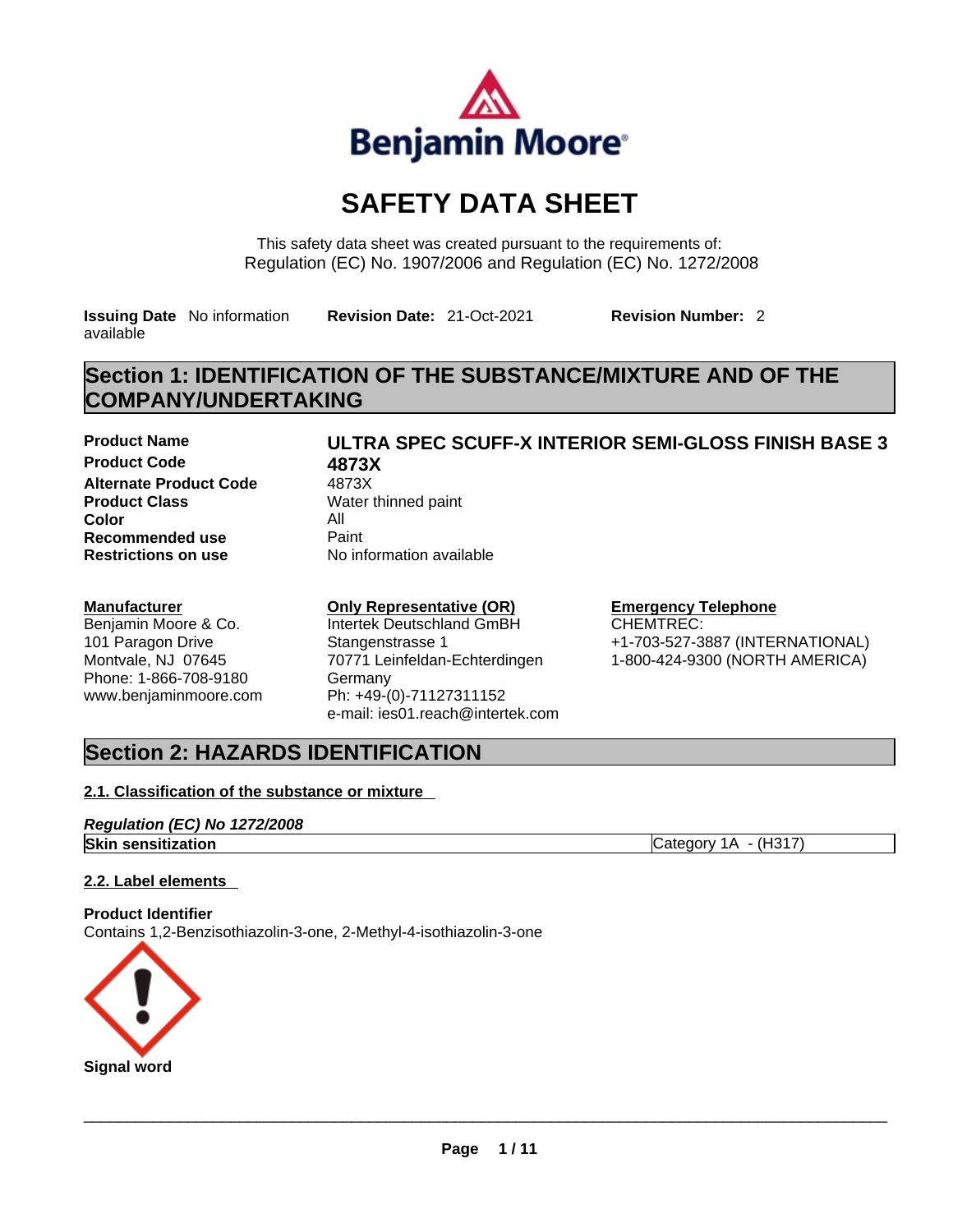#### Warning

#### **Hazard statements**

H317 - May cause an allergic skin reaction

EUH208 - Contains (5-Chloro-2-methyl-3(2H)-isothiazolone mixture with 2-methyl-3(2H)-isothiazolone (3:1)). May produce an allergic reaction EUH211 - Warning! Hazardous respirable droplets may be formed when sprayed. Do not breathe spray or mist

#### **Precautionary Statements - EU (§28, 1272/2008)**

P101 - If medical advice is needed, have product container or label at hand

P102 - Keep out of reach of children

P261 - Avoid breathing dust/fume/gas/mist/vapors/spray

P280 - Wear protective gloves

P321 - Specific treatment (see supplemental first aid instructions on this label)

P501 - Dispose of contents/ container to an approved waste disposal plant

#### **2.3. Other hazards**

**Other hazards Harmful to aquatic life** 

**General Hazards No information available** 

## **Section 3: COMPOSITION/INFORMATION ON INGREDIENTS**

#### **3.1 Substances**

#### **3.2 Mixtures**

| <b>Chemical name</b>                                   | <b>EINECS/ELINCS No.</b> | <b>CAS No.</b> | Weight-%           | <b>Classification</b><br>according to<br><b>Regulation (EC) No.</b><br>1272/2008 [CLP]                                                                                                                                  | <b>REACH registration</b><br>number |
|--------------------------------------------------------|--------------------------|----------------|--------------------|-------------------------------------------------------------------------------------------------------------------------------------------------------------------------------------------------------------------------|-------------------------------------|
| Kaolin                                                 | 310-194-1                | 1332-58-7      | $>= 5 - 10$        | Not available                                                                                                                                                                                                           | Not available                       |
| Titanium dioxide                                       | 236-675-5<br>257-372-4   | 13463-67-7     | $>=1 - 5$          | Not available                                                                                                                                                                                                           | 01-2119489379-17-01<br>68           |
| Silica amorphous                                       | 231-545-4                | 7631-86-9      | $>= 1 - 5$         | Not available                                                                                                                                                                                                           | 01-2119379499-16-02<br>81           |
| 1,2-Benzisothiazolin-3-one                             | 220-120-9                | 2634-33-5      | $>=0.05 - 0.1$     | Acute Tox 4 (H302)<br>Skin Irrit. 2 (H315)<br>Eye Dam. 1 (H318)<br>Skin Sens. 1 (H317)<br>Aquatic Acute 1<br>(H400)<br>Aquatic Chronic 2<br>(H411)                                                                      | Not available                       |
| 2-Methyl-4-isothiazolin-3-one                          | 220-239-6                | 2682-20-4      | $>=0.001 - 0.005$  | Skin Corr. 1B (H314)<br>Eye Dam 1 (H318)<br>Skin Sens. 1 (H317)<br>Acute Tox. 3 (H301)<br>Acute Tox. 3 (H311)<br>Acute Tox. 2 (H330)<br>Acute Tox. 3 (H331)<br>Aquatic Acute 1<br>(H400)<br>Aquatic chronic 1<br>(H410) | Not available                       |
| 5-Chloro-2-methyl-3(2H)-isothi<br>azolone mixture with | 247-500-7<br>220-239-6   | 55965-84-9     | $>=0.0005 - 0.001$ | Acute Tox. 3 (H301)<br>Acute Tox. 2 (H310)                                                                                                                                                                              | Not available                       |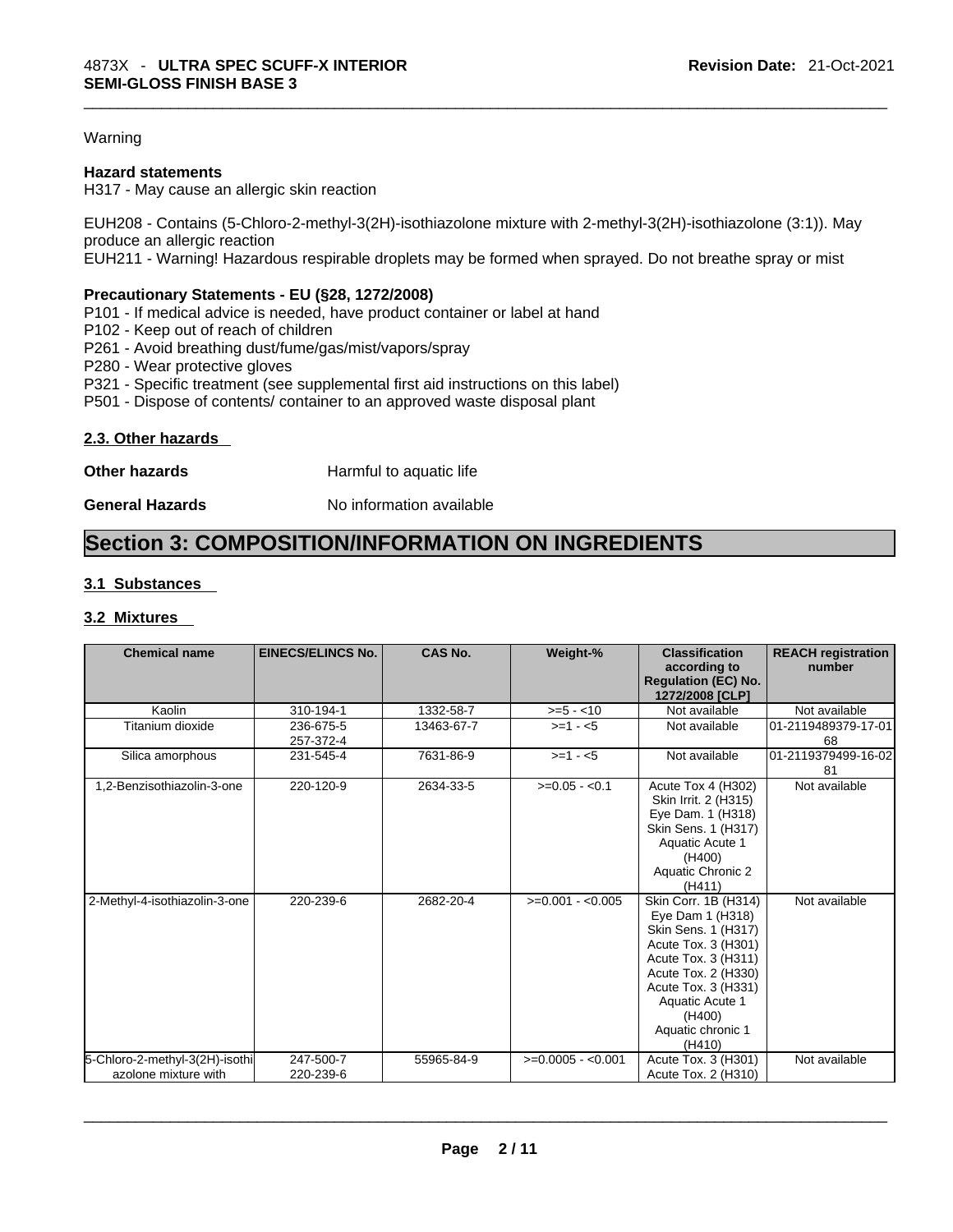| 2-methyl-3(2H)-isothiazolone | Acute Tox. 3 (H330)  |
|------------------------------|----------------------|
| (3:1)                        | Skin Corr. 1C (H314) |
|                              | Eye Dam 1 (H318)     |
|                              | Skin Sens. 1 (H317)  |
|                              | Aquatic Acute 1      |
|                              | (H400)               |
|                              | Aquatic Chronic 1    |
|                              | (H410)               |

*Full text of H- and EUH-phrases: see section 16* 

## **Section 4: FIRST AID MEASURES**

#### **4.1. Description of first aid measures**

| <b>Description of first aid measures</b> |
|------------------------------------------|
|------------------------------------------|

| <b>General Advice</b> | No hazards which require special first aid measures.                                                     |
|-----------------------|----------------------------------------------------------------------------------------------------------|
| <b>Eye Contact</b>    | Rinse thoroughly with plenty of water for at least 15<br>minutes and consult a physician.                |
| <b>Skin Contact</b>   | Wash off immediately with soap and plenty of water while<br>removing all contaminated clothes and shoes. |
| <b>Inhalation</b>     | Move to fresh air. If symptoms persist, call a physician.                                                |
| Ingestion             | Clean mouth with water and afterwards drink plenty of<br>water. Consult a physician if necessary.        |

#### **4.2. Most important symptoms and effects, both acute and delayed**

|  | <b>Most Important Symptoms/Effects</b> |
|--|----------------------------------------|
|  |                                        |

**4.3. Indication of any immediate medical attention and special treatment needed** 

**Notes To Physician Treat symptomatically.** 

**May cause allergic skin reaction.** 

## **Section 5: FIRE FIGHTING MEASURES**

#### **5.1. Extinguishing media**

**Suitable Extinguishing Media** Maximum Use extinguishing measures that are appropriate to local circumstances and the surrounding environment.

**Unsuitable Extinguishing Media** Noinformation available.

**5.2. Special hazards arising from the substance or mixture**

**Specific Hazards Arising From The Chemical** Closed containers may rupture ifexposed to fire or extreme heat. \_\_\_\_\_\_\_\_\_\_\_\_\_\_\_\_\_\_\_\_\_\_\_\_\_\_\_\_\_\_\_\_\_\_\_\_\_\_\_\_\_\_\_\_\_\_\_\_\_\_\_\_\_\_\_\_\_\_\_\_\_\_\_\_\_\_\_\_\_\_\_\_\_\_\_\_\_\_\_\_\_\_\_\_\_\_\_\_\_\_\_\_\_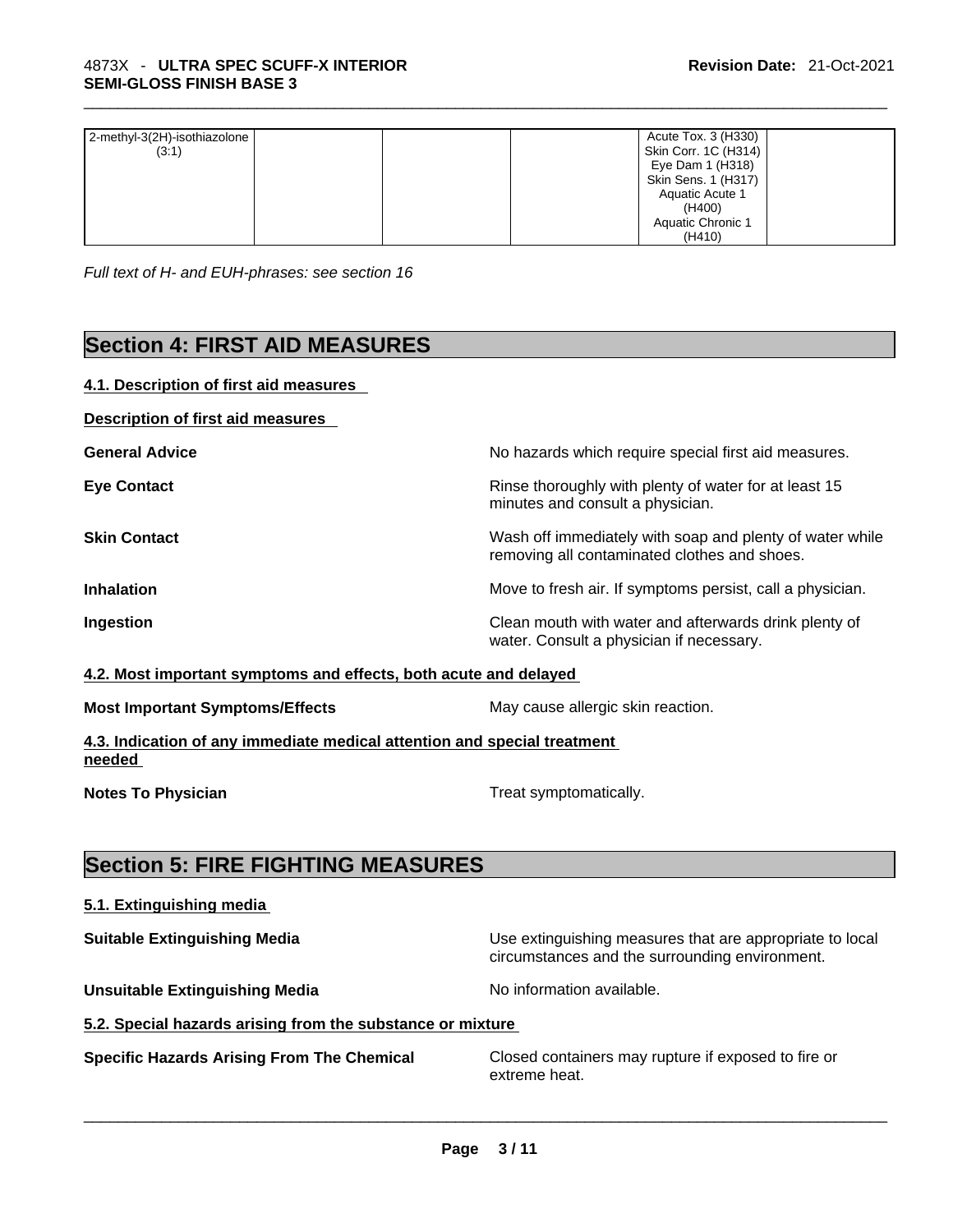| Sensitivity to static discharge  | No. |
|----------------------------------|-----|
| Sensitivity to mechanical impact | No. |

**5.3. Advice for firefighters** 

**Protective equipment and precautions for firefighters** Wear self-contained breathing apparatus and protective suit.

## **Section 6: ACCIDENTAL RELEASE MEASURES**

**6.1. Personal precautions, protective equipment and emergency procedures**

| v. i. i croonar precaduono, protective equipment and emergency procedures |                                                                                        |
|---------------------------------------------------------------------------|----------------------------------------------------------------------------------------|
| <b>Personal Precautions</b>                                               | Avoid contact with skin, eyes and clothing. Ensure<br>adequate ventilation.            |
| <b>Other Information</b>                                                  | Observe all relevant local and international regulations.                              |
| 6.2. Environmental precautions                                            |                                                                                        |
| <b>Environmental precautions</b>                                          | Prevent spreading of vapors through sewers, ventilation<br>systems and confined areas. |
| 6.3. Methods and material for containment and cleaning up                 |                                                                                        |
| <b>Methods for Containment</b>                                            | Absorb with inert material and place in suitable container<br>for disposal.            |
| <b>Methods for Cleaning Up</b>                                            | Clean contaminated surface thoroughly.                                                 |
| 6.4. Reference to other sections                                          |                                                                                        |
| <b>Other information</b>                                                  | See Section 12 for additional information.                                             |
| Section 7: HANDI ING AND STORAGE                                          |                                                                                        |

### **Section 7: HANDLING AND STORAGE**

#### **7.1. Precautions for safe handling**

**Handling Handling Avoid contact with skin, eyes and clothing. Avoid breathing** 

**Hygiene Measures**  Wash thoroughly after handling.

**7.2. Conditions for safe storage, including any incompatibilities**

**Storage Storage Keep container tightly closed. Keep out of the reach of <b>Storage Keep** out of the reach of children.

vapors, spray mists or sanding dust. In case of insufficient

ventilation, wear suitable respiratory equipment.

**7.3. Specific end use(s)** 

**Specific Uses Architectural coating. Apply as directed. Refer to product and product** and a label / literature for specific instructions. label / literature for specific instructions. \_\_\_\_\_\_\_\_\_\_\_\_\_\_\_\_\_\_\_\_\_\_\_\_\_\_\_\_\_\_\_\_\_\_\_\_\_\_\_\_\_\_\_\_\_\_\_\_\_\_\_\_\_\_\_\_\_\_\_\_\_\_\_\_\_\_\_\_\_\_\_\_\_\_\_\_\_\_\_\_\_\_\_\_\_\_\_\_\_\_\_\_\_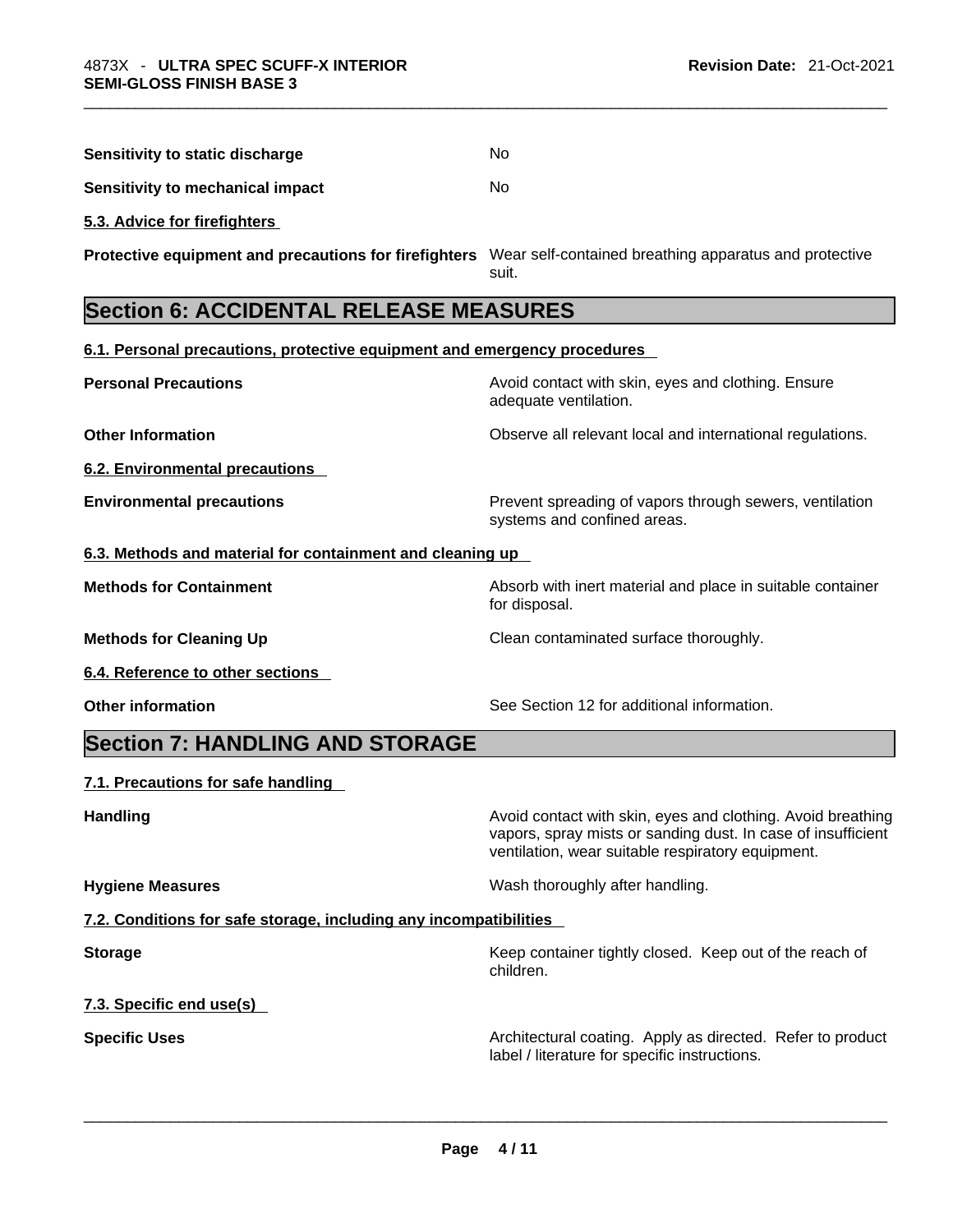**Risk Management Methods (RMM)** Not Applicable.

## **Section 8: EXPOSURE CONTROLS/PERSONAL PROTECTION**

#### **8.1. Control parameters**

| <b>Chemical name</b> | <b>European Union</b>     | <b>Belgium</b>           |                         | <b>Bulgaria</b>             |                            |                            | <b>Cyprus</b>               |  | <b>France</b>             | <b>Ireland</b>              |
|----------------------|---------------------------|--------------------------|-------------------------|-----------------------------|----------------------------|----------------------------|-----------------------------|--|---------------------------|-----------------------------|
| Kaolin               |                           |                          | TWA: $2 \text{ mg/m}^3$ |                             | TWA: 3.0 mg/m <sup>3</sup> |                            |                             |  | TWA: $10 \text{ mg/m}^3$  | TWA: $2 \text{ mg/m}^3$     |
| 1332-58-7            |                           |                          |                         | TWA: $6.0 \text{ mg/m}^3$   |                            |                            |                             |  |                           |                             |
| Titanium dioxide     |                           | TWA: $10 \text{ mg/m}^3$ |                         | TWA: 10.0 mg/m <sup>3</sup> |                            |                            | $\overline{a}$              |  | TWA: 10 mg/m <sup>3</sup> | TWA: $10 \text{ mg/m}^3$    |
| 13463-67-7           |                           |                          |                         | TWA: $1.0 \text{ mg/m}^3$   |                            |                            |                             |  |                           | TWA: 4 mg/m <sup>3</sup>    |
|                      |                           |                          |                         |                             |                            |                            |                             |  |                           | STEL: 30 mg/m <sup>3</sup>  |
|                      |                           |                          |                         |                             |                            |                            |                             |  |                           | STEL: 12 mg/m <sup>3</sup>  |
| Silica amorphous     | TWA: $0.1 \text{ mg/m}^3$ |                          |                         | TWA: 0.07 mg/m <sup>3</sup> |                            |                            |                             |  |                           | TWA: 6 mg/m $3$             |
| 7631-86-9            |                           |                          |                         |                             |                            |                            |                             |  |                           | TWA: $2.4 \text{ mg/m}^3$   |
|                      |                           |                          |                         |                             |                            |                            |                             |  |                           | STEL: $18 \text{ mg/m}^3$   |
|                      |                           |                          |                         |                             |                            |                            |                             |  |                           | STEL: 7.2 mg/m <sup>3</sup> |
| <b>Chemical name</b> | Germany                   | Greece                   |                         | <b>Hungary</b>              |                            |                            | <b>Iceland</b>              |  | <b>Italy</b>              | Latvia                      |
| Kaolin               |                           |                          |                         |                             |                            |                            | $2.0$ mg/m <sup>3</sup> TWA |  |                           |                             |
| 1332-58-7            |                           |                          |                         |                             |                            |                            |                             |  |                           |                             |
| Titanium dioxide     |                           | TWA: $10 \text{ mg/m}^3$ |                         |                             |                            |                            | 6 mg/m <sup>3</sup> TWA     |  |                           | TWA: $10 \text{ mg/m}^3$    |
| 13463-67-7           |                           | TWA: $5 \text{ mg/m}^3$  |                         |                             |                            |                            |                             |  |                           |                             |
| Silica amorphous     | TWA: $4 \text{ mq/m}^3$   |                          |                         |                             |                            |                            |                             |  |                           | TWA: 1 $mg/m3$              |
| 7631-86-9            |                           |                          |                         |                             |                            |                            |                             |  |                           |                             |
| <b>Chemical name</b> | Lithuania                 | <b>Netherlands</b>       |                         | <b>Poland</b>               |                            | Romania                    | <b>Spain</b>                |  | <b>Sweden</b>             | <b>United</b>               |
|                      |                           |                          |                         |                             |                            |                            |                             |  |                           | Kingdom                     |
| Kaolin               |                           |                          |                         | <b>TWA: 10.0</b>            |                            |                            | TWA: $2 \text{ mg/m}^3$     |  |                           | TWA: $2 \text{ mg/m}^3$     |
| 1332-58-7            |                           |                          |                         | mg/m <sup>3</sup>           |                            |                            |                             |  |                           | STEL: $6 \text{ mg/m}^3$    |
| Titanium dioxide     | TWA: $5 \text{ mg/m}^3$   |                          |                         | STEL: 30 mg/m <sup>3</sup>  |                            | TWA: $10 \text{ mg/m}^3$   | TWA: 10 mg/m <sup>3</sup>   |  | TLV: $5 \text{ mg/m}^3$   | TWA: 10 mg/m <sup>3</sup>   |
| 13463-67-7           |                           |                          |                         | TWA: 10 mg/m <sup>3</sup>   |                            | STEL: 15 mg/m <sup>3</sup> |                             |  |                           | TWA: $4 \text{ mg/m}^3$     |
|                      |                           |                          |                         |                             |                            |                            |                             |  |                           | STEL: 30 mg/m <sup>3</sup>  |
|                      |                           |                          |                         |                             |                            |                            |                             |  |                           | STEL: 12 mg/m <sup>3</sup>  |
| Silica amorphous     |                           | TWA: 0.075               |                         |                             |                            | $\blacksquare$             |                             |  |                           | TWA: 6 mg/m <sup>3</sup>    |
| 7631-86-9            |                           | mg/m <sup>3</sup>        |                         |                             |                            |                            |                             |  |                           | TWA: 2.4 mg/m <sup>3</sup>  |
|                      |                           |                          |                         |                             |                            |                            |                             |  |                           | TWA: 0.1 mg/m <sup>3</sup>  |
|                      |                           |                          |                         |                             |                            |                            |                             |  |                           | STEL: 18 mg/m <sup>3</sup>  |
|                      |                           |                          |                         |                             |                            |                            |                             |  |                           | STEL: 7.2 mg/m <sup>3</sup> |

#### **8.2. Exposure controls**

**Occupational exposure controls** 

**Personal Protective Equipment** 

Hand protection **Impervious** gloves.

**Engineering Measures Ensure 2018** Ensure adequate ventilation, especially in confined areas.

**Respiratory Protection In case of insufficient ventilation wear suitable respiratory** equipment.

**Eye Protection Eye Protection Safety glasses with side-shields.** 

**Skin Protection Contract Contract Contract Contract Contract Contract Contract Contract Contract Contract Contract Contract Contract Contract Contract Contract Contract Contract Contract Contract Contract Contract Contr** 

**Hygiene Measures Avoid contact with skin, eyes and clothing. Remove and Hygiene Measures** and clothing. Remove and wash contaminated clothing before re-use. Wash thoroughly after handling. \_\_\_\_\_\_\_\_\_\_\_\_\_\_\_\_\_\_\_\_\_\_\_\_\_\_\_\_\_\_\_\_\_\_\_\_\_\_\_\_\_\_\_\_\_\_\_\_\_\_\_\_\_\_\_\_\_\_\_\_\_\_\_\_\_\_\_\_\_\_\_\_\_\_\_\_\_\_\_\_\_\_\_\_\_\_\_\_\_\_\_\_\_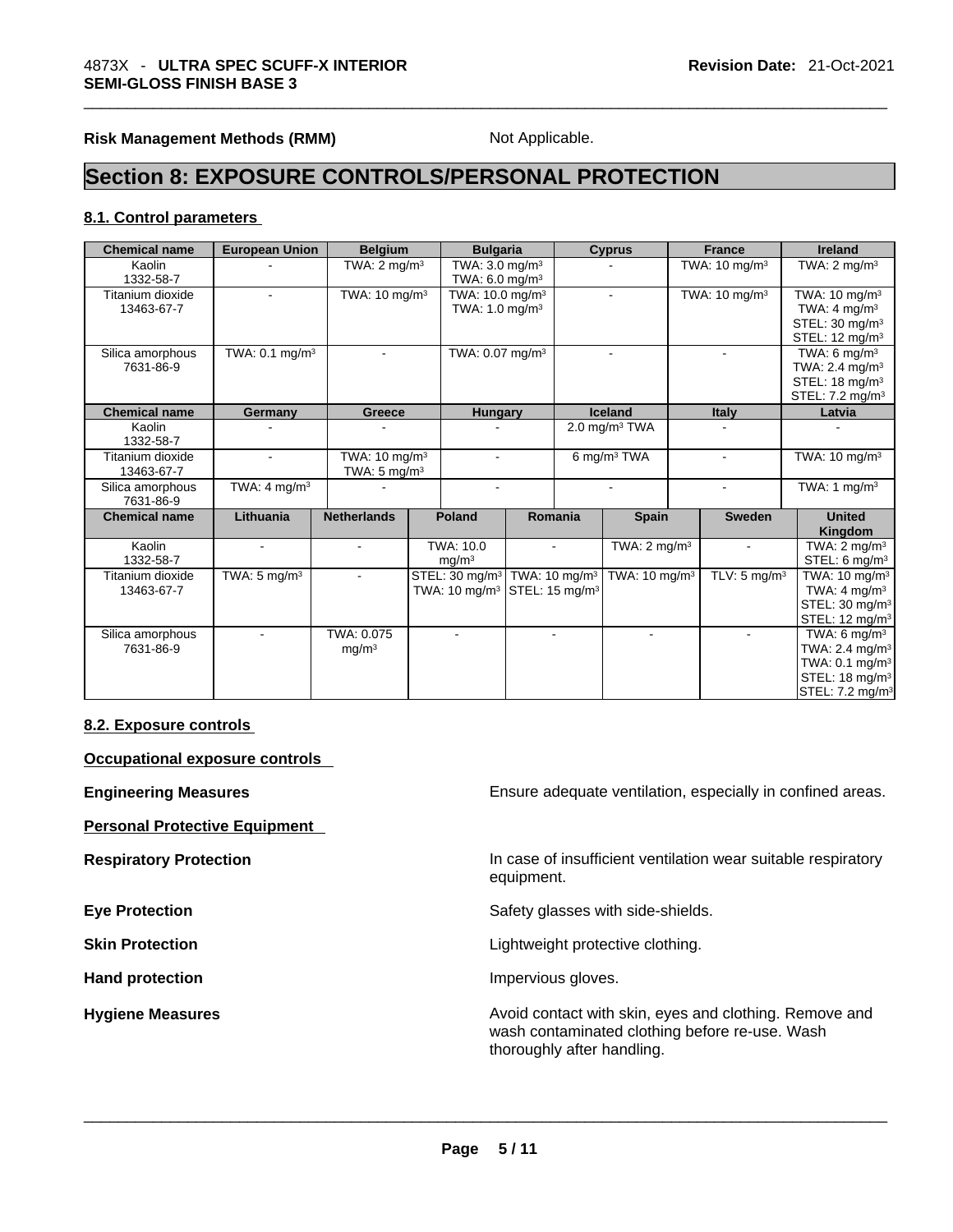## **Section 9: PHYSICAL AND CHEMICAL PROPERTIES**

#### **9.1. Information on basic physical and chemical properties**

**Odor Odor Odor Odor Odor Odor** *little or no odor little or no odor* **Odor Threshold No information available Property Construction Service Construction Values Construction Values Remarks/ Method Relative Density** 1.08 - 1.12

**Appearance** liquid

**Density (g/L) 1078 - 1126** None known **pH h No** information available **Noting the Contract of Cone Added** None known<br>
No information available **None known**<br>
None known **Viscosity (cps) No** information available **Solubility(ies)** No information available None known None known **Water solubility Mater and None Known No information available None Known None known Evaporation Rate Notify Allects Note that Mone information available None known** None known **Vapor pressure Notifically Example 2018** No information available **None known** None known **Vapor density Notify Notify Notify Note About About About About About About About About About About About About About About About About About About About About About About About About About About About About About Wt. % Solids** 30 - 40 None known **Vol. % Solids** 25 - 35 None known **Wt. % Volatiles 60 - 70** None known **None known Vol. % Volatiles COLOGITY COLOGITY ASSESS 65 - 75** None **None known** None known **Boiling Point (°C)** 100 100 None known **Freezing Point (°C)** 0 0 None known **Melting Point (°C)** Noinformation available None known **Pour Point Pour Point No information available None known None known Flash Point (°C) Not applicable None known None known Flammability (solid, gas)** No information available None Known None known **Upper flammability limit:** No information available None Known None known **Lower flammability limit:** No information available None known None known **Autoignition Temperature (°C)** No information available None Known None known **Decomposition Temperature (°C)** No information available None None known **Partition coefficient No information available None known** None known **Explosive properties** The None Known No information available None Known None known **Oxidizing Properties** No information available None known

## **Section 10: STABILITY AND REACTIVITY**

| 10.1. Reactivity<br><b>Reactivity</b>     | Not Applicable.                      |
|-------------------------------------------|--------------------------------------|
| 10.2. Chemical stability                  |                                      |
| <b>Chemical Stability</b>                 | Stable under normal conditions.      |
| 10.3. Possibility of hazardous reactions  |                                      |
| <b>Possibility of hazardous reactions</b> | None under normal conditions of use. |
| 10.4. Conditions to avoid                 |                                      |
| <b>Conditions to avoid</b>                | Prevent from freezing.               |
|                                           |                                      |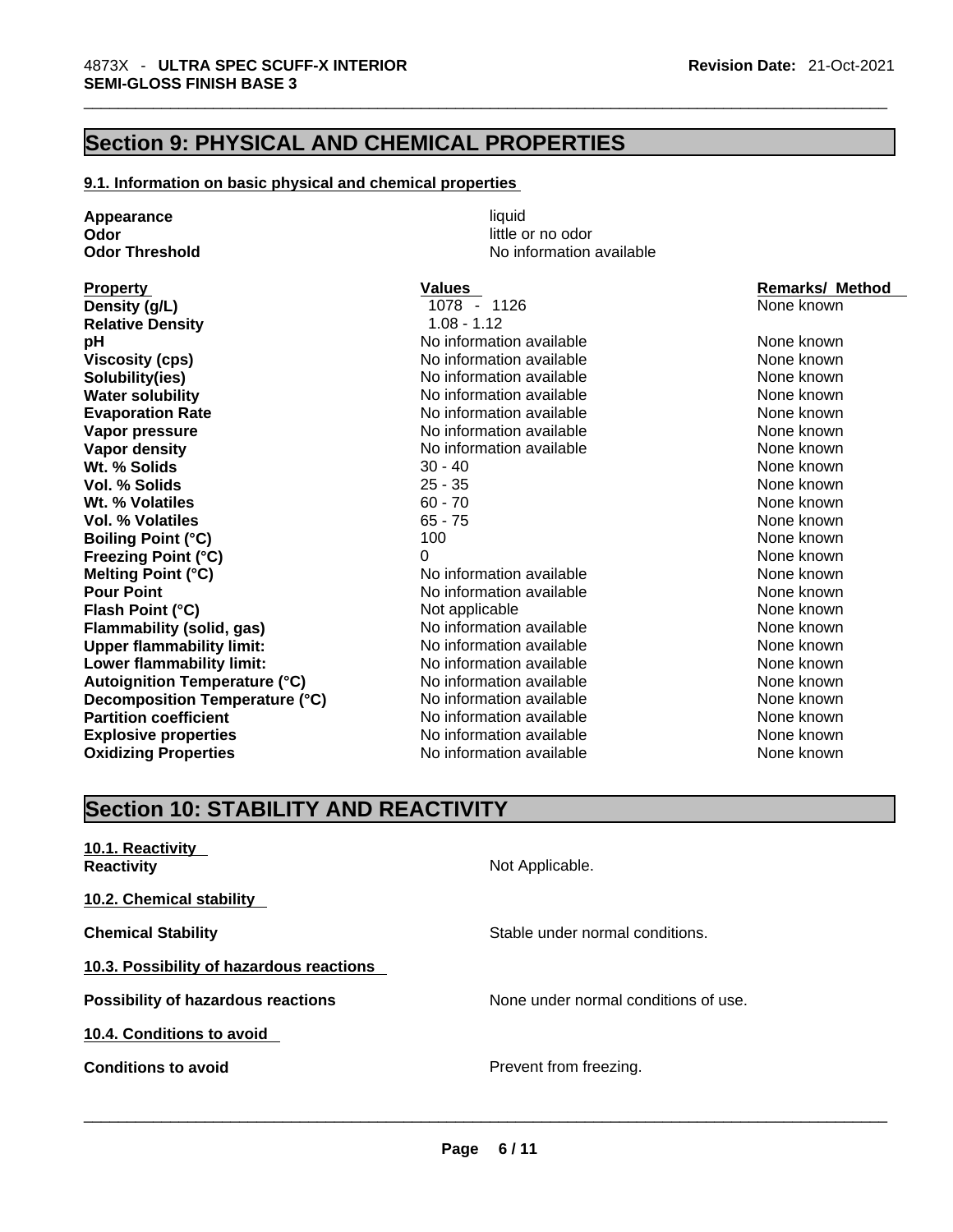#### **10.5. Incompatible materials**

**Incompatible Materials Materials Materials** No materials to be especially mentioned.

**10.6. Hazardous decomposition products** 

**Hazardous Decomposition Products** None under normal conditions of use.

## **Section 11: TOXICOLOGICAL INFORMATION**

#### **11.1. Information on toxicological effects**

#### **Product Information**

#### **Acute Toxicity**

#### **The following values are calculated based on chapter 3.1 of the GHS document**

**ATEmix (inhalation-dust/mist)** 339.90 mg/l

#### **Component Information**

| <b>Chemical name</b>                                                                                       | Oral LD50                                                                                 | <b>Dermal LD50</b>                                 | <b>Inhalation LC50</b>                             |
|------------------------------------------------------------------------------------------------------------|-------------------------------------------------------------------------------------------|----------------------------------------------------|----------------------------------------------------|
| Kaolin<br>1332-58-7                                                                                        | $>$ 5000 mg/kg (Rat)                                                                      | $>$ 5000 mg/kg (Rat)                               |                                                    |
| Titanium dioxide<br>13463-67-7                                                                             | $> 10000$ mg/kg (Rat)                                                                     |                                                    |                                                    |
| Silica amorphous<br>7631-86-9                                                                              | $= 7900$ mg/kg (Rat)                                                                      | $>$ 2000 mg/kg (Rabbit)                            | $> 2.2$ mg/L (Rat) 1 h                             |
| 1,2-Benzisothiazolin-3-one<br>2634-33-5                                                                    | $= 1020$ mg/kg (Rat)                                                                      | > 2000 mg/kg (Rat)                                 |                                                    |
| 2-Methyl-4-isothiazolin-3-one<br>2682-20-4                                                                 | 232 - 249 mg/kg (Rat)<br>$= 120$ mg/kg (Rat)                                              | $= 200$ mg/kg (Rabbit)                             |                                                    |
| 5-Chloro-2-methyl-3(2H)-isothiazolo<br>ne mixture with<br>2-methyl-3(2H)-isothiazolone (3:1)<br>55965-84-9 | $= 53$ mg/kg (Rat)<br>$= 481$ mg/kg (Rat)<br>232 - 249 mg/kg (Rat)<br>$= 120$ mg/kg (Rat) | $= 87.12$ mg/kg (Rabbit)<br>$= 200$ mg/kg (Rabbit) | $= 1.23$ mg/L (Rat) 4 h<br>$= 0.11$ mg/L (Rat) 4 h |

**Skin corrosion/irritation No information available.** 

**Eye damage/irritation Eye damage/irritation No information available.** 

**Sensitization** May cause an allergic skin reaction. \_\_\_\_\_\_\_\_\_\_\_\_\_\_\_\_\_\_\_\_\_\_\_\_\_\_\_\_\_\_\_\_\_\_\_\_\_\_\_\_\_\_\_\_\_\_\_\_\_\_\_\_\_\_\_\_\_\_\_\_\_\_\_\_\_\_\_\_\_\_\_\_\_\_\_\_\_\_\_\_\_\_\_\_\_\_\_\_\_\_\_\_\_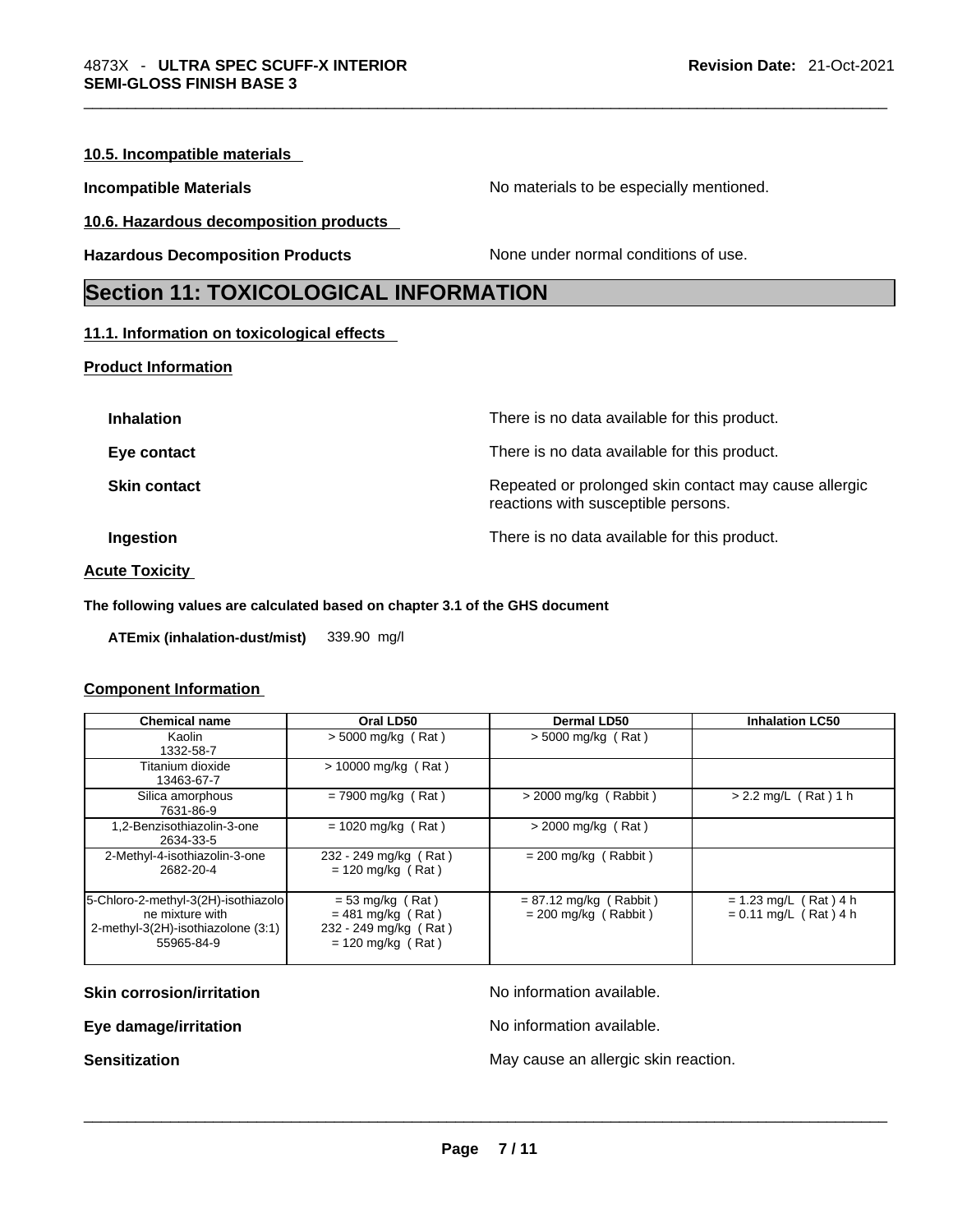**Mutagenic Effects Mutagenic Effects No information available.** 

#### **Carcinogenic effects**

The table below indicates whether each agency has listed any ingredient as a carcinogen.

| Chemical<br>name                 | Union<br>European | <b>IARC</b>                     |
|----------------------------------|-------------------|---------------------------------|
| --<br>⊺ıtanıum<br>dioxide        |                   | 2B<br>Possible Human Carcinogen |
| $.346^\circ$<br>$\sim$<br>.<br>ີ |                   |                                 |

• Although IARC has classified titanium dioxide as possibly carcinogenic to humans (2B), their summary concludes: "No significant exposure to titanium dioxide is thought to occur during the use of products in which titanium dioxide is bound to other materials, such as paint."

#### **Legend**

IARC - International Agency for Research on Cancer

| <b>Reproductive Effects</b>     | No information available. |
|---------------------------------|---------------------------|
| <b>Developmental Effects</b>    | No information available. |
| <b>STOT - single exposure</b>   | No information available. |
| <b>STOT - repeated exposure</b> | No information available. |
| <b>Neurological Effects</b>     | No information available. |
| <b>Target organ effects</b>     | No information available. |
| <b>Symptoms</b>                 | No information available. |
| <b>Aspiration Hazard</b>        | No information available. |

## **Section 12: ECOLOGICAL INFORMATION**

#### **12.1. Toxicity**

The environmental impact of this product has not been fully investigated

| <b>Chemical name</b>                  | Algae/aguatic plants             | Fish                      | <b>Crustacea</b>                    |
|---------------------------------------|----------------------------------|---------------------------|-------------------------------------|
| Silica amorphous                      | $EC50: = 440$ mg/L (72h,         | $LC50: =5000mg/L$ (96h,   | $EC50: = 7600mg/L (48h,$            |
| 7631-86-9                             | Pseudokirchneriella subcapitata) | Brachydanio rerio)        | Ceriodaphnia dubia)                 |
| [5-Chloro-2-methyl-3(2H)-isothiazolo] | EC50: 0.11 - 0.16mg/L (72h,      | $LC50: =1.6$ mg/L $(96h,$ | EC50: =4.71mg/L (48h, Daphnia       |
| ne mixture with                       | Pseudokirchneriella subcapitata) | Oncorhynchus mykiss)      | magna)                              |
| 2-methyl-3(2H)-isothiazolone (3:1)    | EC50: 0.03 - 0.13mg/L (96h,      |                           | EC50: 0.12 - 0.3mg/L (48h, Daphnia) |
| 55965-84-9                            | Pseudokirchneriella subcapitata) |                           | magna)                              |
|                                       |                                  |                           | EC50: 0.71 - 0.99mg/L (48h,         |
|                                       |                                  |                           | Daphnia magna)                      |

#### **12.2. Persistence and degradability**

#### **Persistence / Degradability** No information available.

#### **12.3. Bioaccumulative potential**

**Bioaccumulation** There is no data for this product. \_\_\_\_\_\_\_\_\_\_\_\_\_\_\_\_\_\_\_\_\_\_\_\_\_\_\_\_\_\_\_\_\_\_\_\_\_\_\_\_\_\_\_\_\_\_\_\_\_\_\_\_\_\_\_\_\_\_\_\_\_\_\_\_\_\_\_\_\_\_\_\_\_\_\_\_\_\_\_\_\_\_\_\_\_\_\_\_\_\_\_\_\_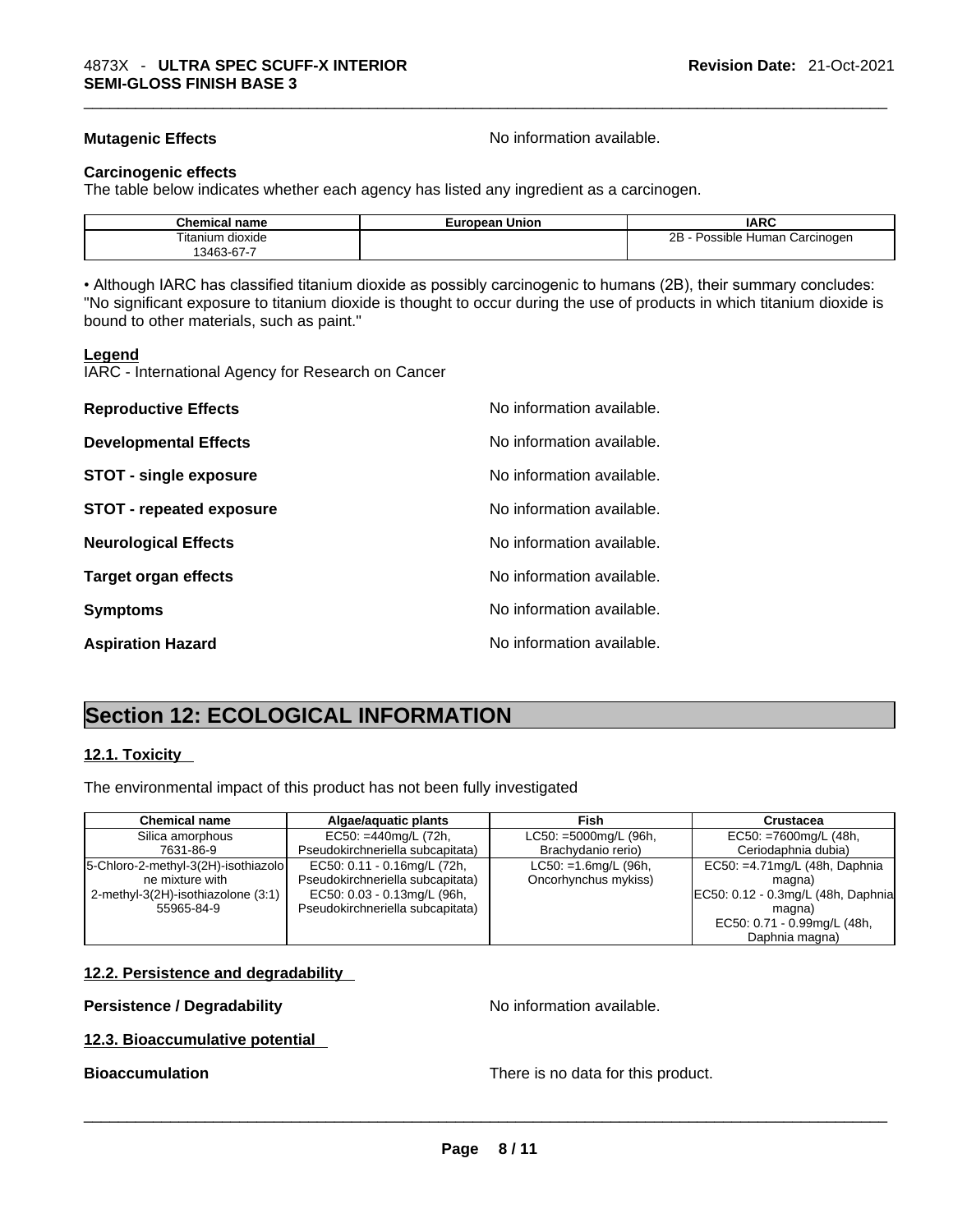| <b>Chemical name</b>                               | <b>Partition coefficient</b> |
|----------------------------------------------------|------------------------------|
| 1,2-Benzisothiazolin-3-one                         | 1.3                          |
| 2634-33-5                                          |                              |
| 5-Chloro-2-methyl-3(2H)-isothiazolone mixture with | $-0.71 - 0.75$               |
| 2-methyl-3(2H)-isothiazolone (3:1)                 |                              |
| 55965-84-9                                         |                              |

#### **12.4. Mobility in soil**

**Mobility** in soil **Mobility** in soil

**Mobility** in Environmental Media North Monomation available.

#### **12.5. Results of PBT and vPvB assessment**

#### **PBT** and **vPvB** assessment **Notify Apple 2012** No information available.

| <b>Chemical name</b>                                                                     | <b>PBT and vPvB assessment</b>                 |
|------------------------------------------------------------------------------------------|------------------------------------------------|
| Fitanium dioxide<br>13463-67-7                                                           | The substance is not PBT / vPvB PBT assessment |
|                                                                                          | does not apply                                 |
| Silica amorphous                                                                         | The substance is not PBT / vPvB PBT assessment |
| 7631-86-9                                                                                | does not apply                                 |
| .2-Benzisothiazolin-3-one                                                                | The substance is not PBT / vPvB                |
| 2634-33-5                                                                                |                                                |
| 2-Methyl-4-isothiazolin-3-one<br>2682-20-4                                               | The substance is not PBT / vPvB                |
| 5-Chloro-2-methyl-3(2H)-isothiazolone mixture with 2-methyl-3(2H)-isothiazolone<br>(3:1) | The substance is not PBT / vPvB                |
| 55965-84-9                                                                               |                                                |

### **12.6. Other adverse effects**

**Other adverse effects No information available No information available** 

## **Section 13: DISPOSAL CONSIDERATIONS**

#### **13.1. Waste treatment methods**

**EWC waste disposal No** No information available

**Waste from Residues/Unused Products** Dispose of in accordance with the European Directives on waste and hazardous waste.

**Contaminated Packaging <b>Empty Containers** should be taken for local recycling, recovery or waste disposal.

**Other Information** Waste codes should be assigned by the user based on the application for which the product was used.

## **Section 14: TRANSPORT INFORMATION**

**IMDG** Not regulated \_\_\_\_\_\_\_\_\_\_\_\_\_\_\_\_\_\_\_\_\_\_\_\_\_\_\_\_\_\_\_\_\_\_\_\_\_\_\_\_\_\_\_\_\_\_\_\_\_\_\_\_\_\_\_\_\_\_\_\_\_\_\_\_\_\_\_\_\_\_\_\_\_\_\_\_\_\_\_\_\_\_\_\_\_\_\_\_\_\_\_\_\_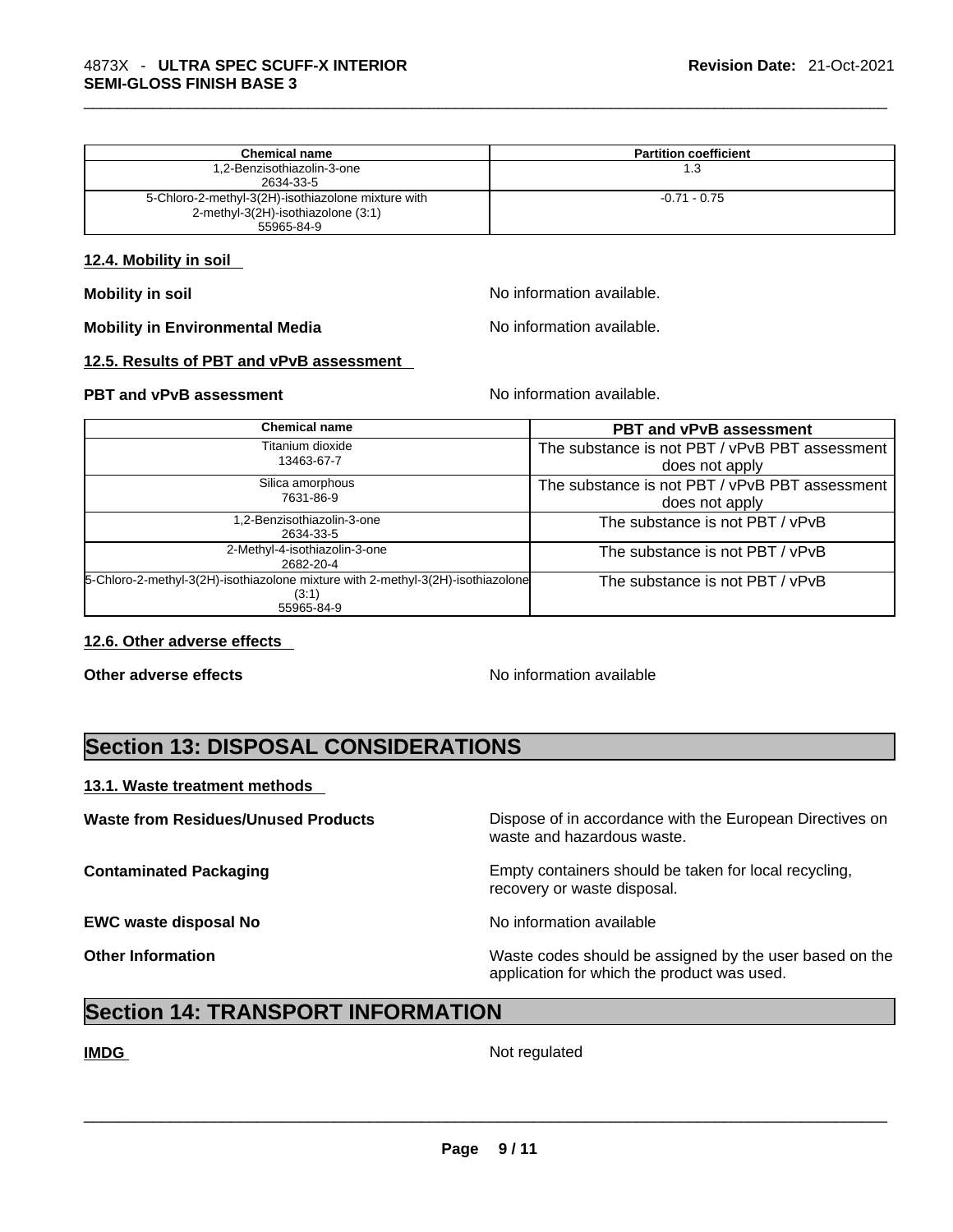| RID         | Not regulated |
|-------------|---------------|
| <b>ADR</b>  | Not regulated |
| <b>ADN</b>  | Not regulated |
| <b>IATA</b> | Not regulated |

## **Section 15: REGULATORY INFORMATION**

#### **15.1. Safety, health and environmental regulations/legislation specific for the substance or mixture**

#### **Occupational Illnesses (R-463-3, France)**

| Chemical name                           | French RG number |
|-----------------------------------------|------------------|
| Silica amorphous<br>7631-86-9           | <b>RG 25</b>     |
| 1,2-Benzisothiazolin-3-one<br>2634-33-5 | <b>RG 65</b>     |

#### **European Union**

Take note of Directive 98/24/EC on the protection of the health and safety of workers from the risks related to chemical agents at work

#### **International Inventories**

### **EINECS: European Union Inventory of Existing Substances**

 **ENCS** - Japan Existing and New Chemical Substances No - Not all of the components are listed. **IECSC - China Inventory of Existing Substances** No - Not all of the components are listed. **KECL Korea Existing Chemicals Inventory (Annex 1)** No - Not all of the components are listed. **PICCS Philippines Inventory of Chemicals and Chemical Substances** 

**AICS - Australian AIIC Inventory** No - Not all of the components are listed. **DSL: Canada No - Not all of the components are listed.** One or more component is listed on NDSL. No - Not all of the components are listed.

No - Not all of the components are listed.

Yes - All components are listed or exempt.

#### **Legend**

**AICS** - Australian Inventory of Chemical Substances **DSL/NDSL** - Canadian Domestic Substances List/Non-Domestic Substances List **IECSC** - China Inventory of Existing Chemical Substances  **EINECS/ELINCS** - European Inventory of Existing Chemical Substances/European List of Notified Chemical Substances **ENCS** - Japan Existing and New Chemical Substances **KECL** - Korean Existing and Evaluated Chemical Substances **PICCS** - Philippines Inventory of Chemicals and Chemical Substances **TSCA** - United States Toxic Substances Control Act Section 8(b) Inventory

#### **15.2. Chemical safety assessment**

# **Chemical Safety Report** No information available \_\_\_\_\_\_\_\_\_\_\_\_\_\_\_\_\_\_\_\_\_\_\_\_\_\_\_\_\_\_\_\_\_\_\_\_\_\_\_\_\_\_\_\_\_\_\_\_\_\_\_\_\_\_\_\_\_\_\_\_\_\_\_\_\_\_\_\_\_\_\_\_\_\_\_\_\_\_\_\_\_\_\_\_\_\_\_\_\_\_\_\_\_ **Section 16: OTHER INFORMATION**